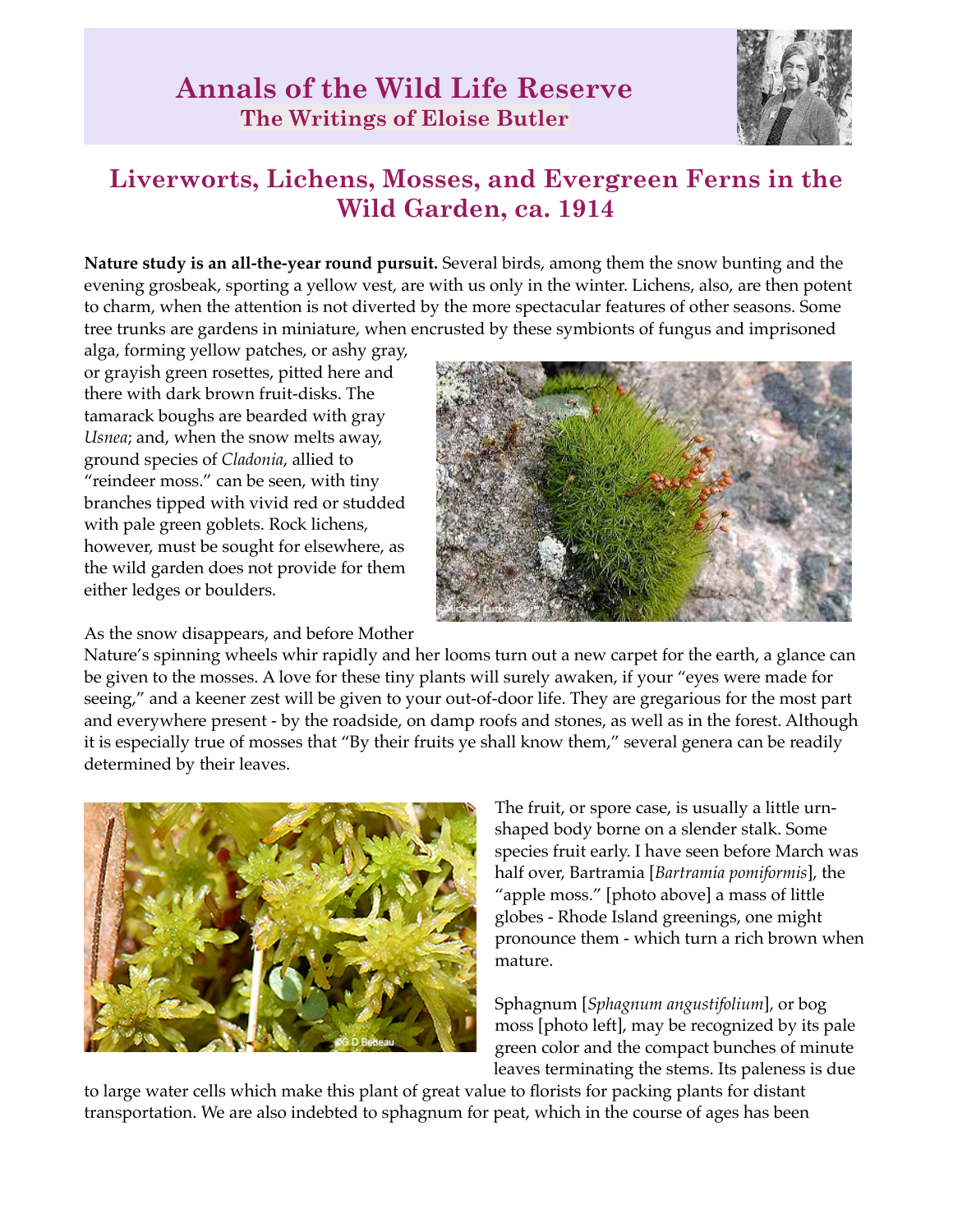formed from it by reason of antiseptic properties that render it immune from decay. Among other abundant mosses of the swamp are *Thuidium,* the fern-moss, with branches so finely divided that it resembles filmy lace; *Leucobryum,* nearly white in color, in dense mounds around the stumps.

*Bryum proliferum* [*Rhodobryum roseum*], with its leaves arranged in rosettes that have been likened to green roses; *Mnium*, attracting attention by its trailing stems and leaves of lucid green, small indeed, but larger than the leaves of most mosses; *Timmaea*, a rarer moss, resembling *Mnium*, but with a persistent little bristle projecting from the base of the fruit; *Climacium*, or tree moss, that might pass for an evergreen tree in a dwarf garden.

On the "Plateau" may be seen clumps of *Polytrichum* [photo right], a comparatively tall moss, with brownish, somewhat rigid leaves. Large masses of this moss bear rosettes which shelter sperm that will fertilize the ova enclosed in apparent buds tipping other masses of the same species. The "buds" will finally develop into conspicuous fruits with shaggy caps of pale tan, aptly named "pigeon wheat."



In evolutionary order, liverworts should be mentioned before mosses. A few of

them somewhat resemble in form their allies, the mosses; but the most common species in the garden are like branching green leaves coating the ground.

The fruit of *Conocephalum*, the giant liverwort, is borne on small toadstool-like growths, and the sperm on other individuals, in sessile disks. Liverworts "invented" the so-called breathing pores, or stomates [that may be seen] with the naked eye, looking like pin pricks in the center of the diamond-shaped divisions into which the surface of the plant is divided. The stomates of mosses, by the way, are found only on the fruit capsules.



liverworts will probably be noted - the cloying sweet odor.

*Marchantia polymorpha* - liverwort of many forms [photo left], as the name implies - seems to the novice to be three distinct species. The vegetative form displays exquisitely fashioned green nests lined with tiny green eggs - not eggs, really, but what answers to bulblets in higher plants. On another individual, little stalked disks with scalloped margins carry the sperm, while a third form develops the fruit on the under surface of little, deeply fringed umbrellas. As these points are observed, one more character of